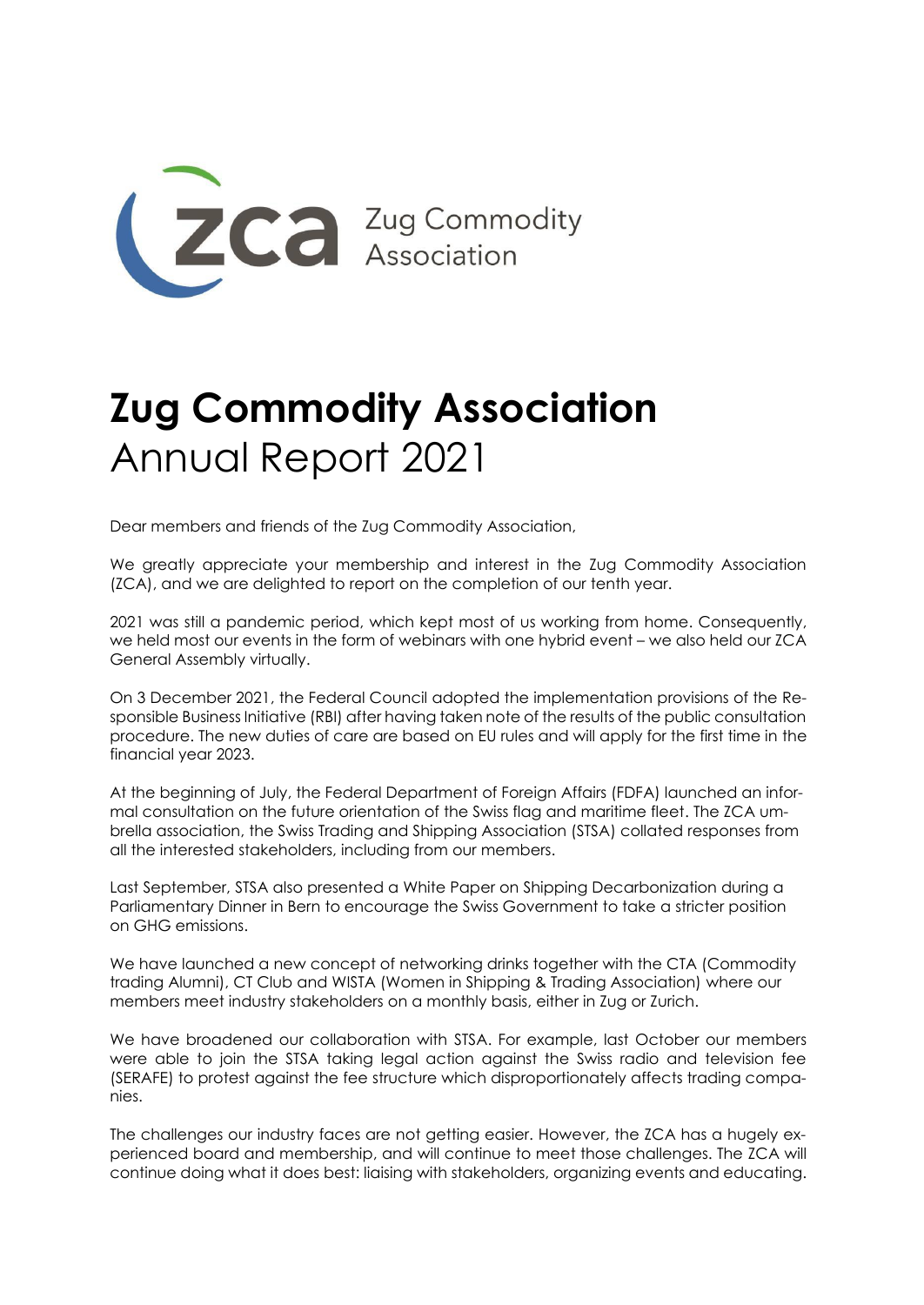# **1. Tenth year anniversary**

ZCA did reasonably well during 2021. We held a whole series of interesting events via ZOOM. Despite the pandemic, our membership increased slightly, and it continues to provide a substantial base for our activities.

We have renewed and deepened collaboration with both the Lugano Trading and Commodity Association (LTCA) and the STSA. Our multi-stakeholder dialogues with governments and NGOs remain an important part of our work.

As we will be celebrating our 10th year anniversary in 2022, we wish to mark this milestone with all our members during a special event which will take place in the autumn.

We thank you for being our member, and for your continued loyalty. We look forward to many further interactions and interesting discussions with you and your team members going forward.

# **2. Activities in 2021**

# **a) Board Members**

No changes took place during 2021.

# **Executive Board:**

- **Martin Fasser (President)**
- Giandomenico Dormio (Vice-President)
- **Ashwath Mehra (Vice-President)**
- **Yasmina Rauber (General Secretary)**

#### **Board:**

- Phil Edmonds
- **•** Steve Hodgson
- **·** Irina Limonova
- Bryce McFerran
- Patrick Nützi
- Margarita Zvezda

The Board held six meetings during 2021.

# **b) Member and educational activities**

ZCA welcomed in 2021 as new members:

- Maxwer Group AG
- Traderoad AG
- **•** Ifchor (Switzerland) SA
- **EP Resources AG**
- **•** Freight Force AG

The following members resigned in 2021:

**• SSY Simpson Spence Young (Zug) AG** 

Margarita Zvezda, Andrea Villiger and Yasmina Rauber have handled a series of events with great dedication and inspiration. Generally, these events are open for non-members for a nominal charge and free for ZCA Members. The ZCA will continue to offer dedicated events to its members and their employees and to interested parties in 2022 – either in person or virtually or even as hybrid event. We are confident that our events are an opportunity to debate many vital topics in the commodity world and they are also a great place for speakers and sponsoring partners to build their network and generate new business out of these activities.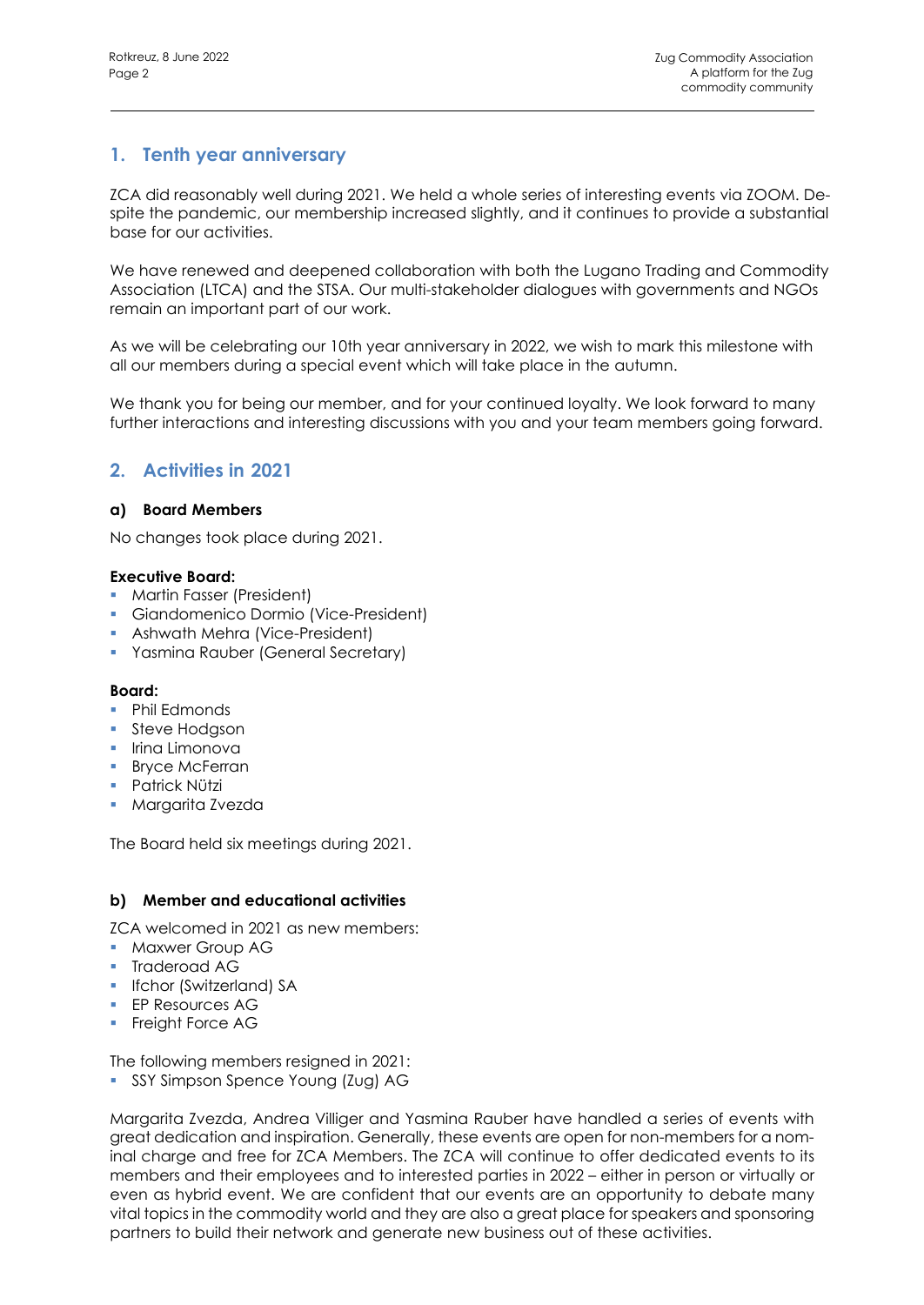The following is a list of meetings and activities which took place during 2021.

- **24 March 2021**

Online Event - How to unlock Alternative Capital for small/medium commodity traders: The role of technology for creating trust and removing frictions

# - **22 April 2021**

Online Event - Trade and Commodity Finance Series: Alternative Funding in Support of Trading?

# - **5 May 2021**

Online Event - Annual General Meeting: A REV'ed up start to 2021

# - **22 June 2021**

Online Event - Commodity, Covid-19 and decarbonization: Impact of Covid-19 on trade logistics

#### - **1 July 2021**

Physical Event in the Hotel City Garden Zug Get Together – Summer Celebration

#### - **29 September 2021**

Online Event - Regulatory Developments and evolving Cyber Risks for Commodity Traders

#### - **12 November 2021**

Hybrid Event in the Hotel City Garden - Commodity Finance: Challenges and solutions in a shifting landscape

# **c) Cooperation with other Associations**

As in prior years, ZCA cooperated closely with the Commodity Association in Lugano (Lugano Commodity Trading Association) and the STSA in Geneva. The STSA acts as the "Umbrella" Association for all three associations and takes the lead on the federal and international level, representing the entire Swiss commodity trading community.

# **d) Political activities**

The ZCA focuses our political activity on the German Speaking part of Switzerland. At the Federal level, the STSA leads the work with the government and politicians. STSA is the first point of contact at the Federal level for any questions around commodities. STSA has also organized dinners for the members of the federal parliament during the parliament sessions.

During 2021, ZCA met regularly with fellow Industry Associations in Zug. The Chairman has also met with all Cantonal Councils of the Zug government three times last year. We have open access to the Zug government and administration whenever needed to discuss any matters of interest.

# **e) Media / public relations**

We field many approaches from national and international journalists for comments on commodities and trading. We always coordinate our responses with the STSA and the LCTA to ensure a consistent approach. All ZCA members should support the Association in these activities to ensure that a truthful view of the role and value of our industry in everyone's daily life is firmly anchored in the public's mind.